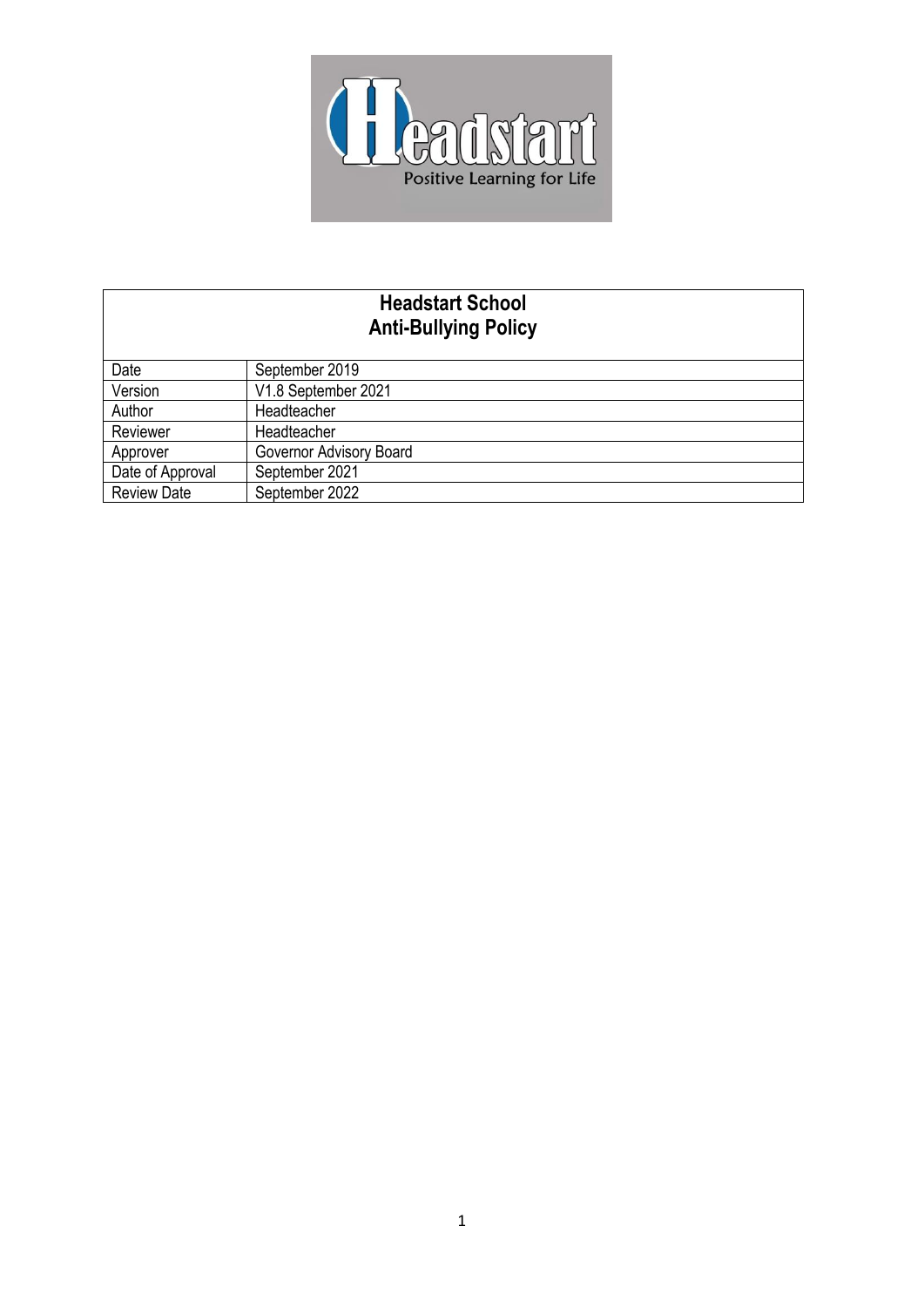

## **Document Purpose**

Reducing conflict and increasing understanding.

## **Rationale**

Headstart has a 'duty of care' towards its students regarding bullying in that the Headteacher and all staff stand in loco parentis (in place of the parents). This duty of care includes protecting students from bullying and ensuring that a safe and supportive environment is sustained which allows every individual to reach their potential. This ethos is encouraged in all aspects of daily life at Headstart school.

## **This policy takes full account of the school's legal obligations under 'The Education Act of 2006:**

 '*Section 89 of the Education and Inspections Act 2006 provides that maintained schools must have measures to encourage good behaviour and prevent all forms of bullying amongst pupils. These measures should be part of the school's behaviour policy which must be communicated to all pupils, school staff and parents'.*

#### **And**

## **The Equality Act 2010**

 *The Equality Act 2010 replaces previous anti-discrimination laws with a single Act. A key provision is a new public sector Equality Duty, which came into force on 5 April 2011. It replaces the three previous public sector equality duties for race, disability and gender, and covers age, disability, gender reassignment, pregnancy and maternity, race, religion or belief, sex and sexual orientation.* 

 *The Duty has three aims. It requires public bodies to have due regard to the need to:*

- *Eliminate unlawful discrimination, harassment, victimisation and any other conduct prohibited by the act*
- *Advance equality of opportunity between people who share a protected characteristic and people who do not share it*
- *Foster good relations between people who share a protected characteristic and people who do not share it*

**In Addition To:**

- **Keeping Children Safe in Education 2021** with reference to online safety and Peer on Peer Abuse.
- **Guidance from the NSPCC – 'Protecting children from bullying and cyber bullying'**
- **Guidance form the Anti Bullying Alliance**

## **Our Values and Beliefs:**

## **What is bullying?**

## **Definition**

The definition of bullying will include reference to racist, cultural, sexist, cyber, SEN, homophobic and bullying related to transgender and bisexuality. Bullying involves the dominance of one pupil to another or a group of others, is pre-meditated and usually forms a pattern of behaviour.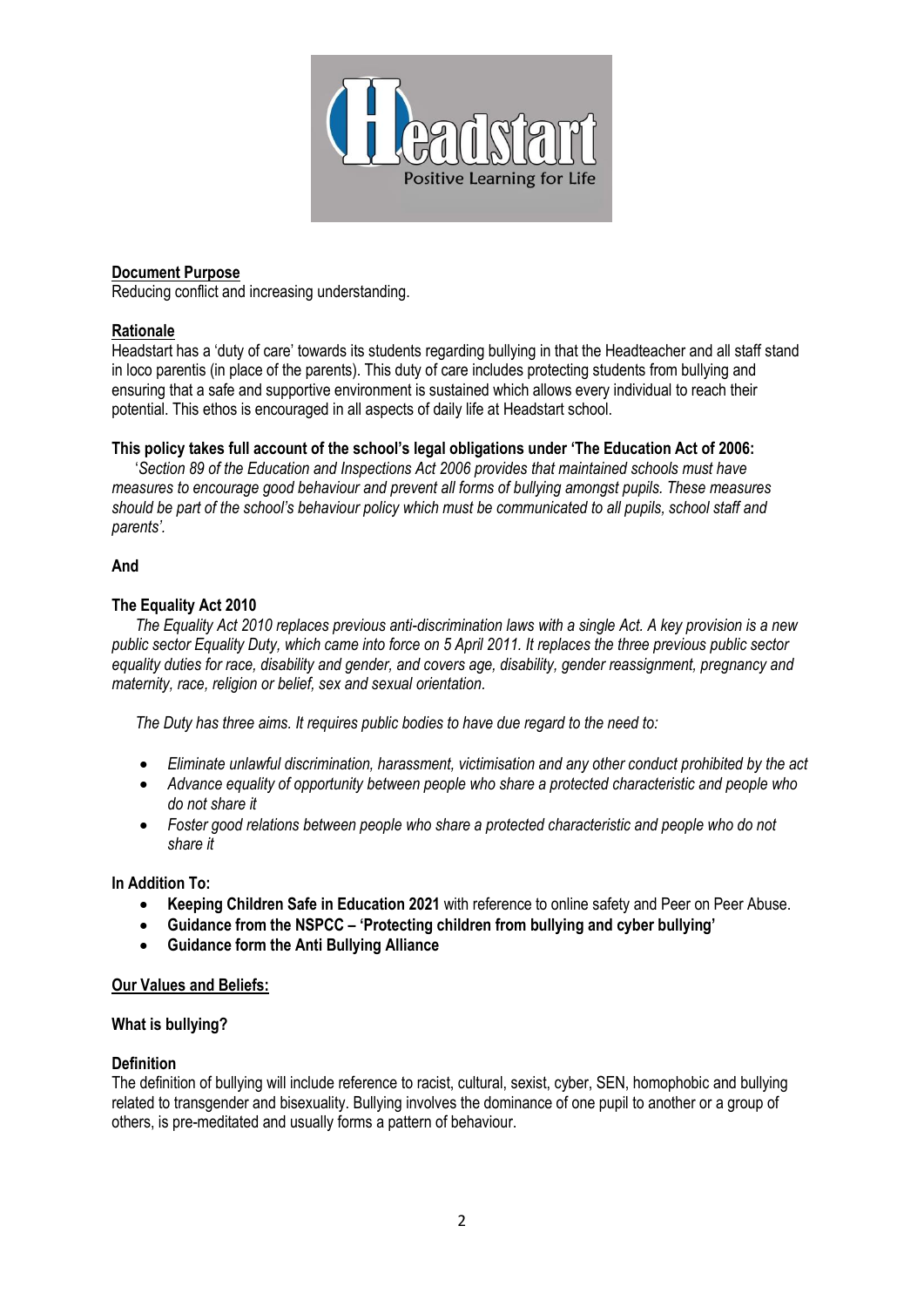

## **Bullying is:**

"The repetitive, intentional hurting of one person or group by another person or group where the relationship involves an imbalance of power. Bullying can be physical, verbal or psychological. It can happen face to face or through cyberspace." (**Anti-bullying alliance).**

## **Bullying is therefore:**

- Deliberately hurtful
- Repeated, often over a period of time
- Difficult for victims to defend themselves against

## **It can take many forms:**

## **Specific examples of bullying recognised at Headstart include:**

- **Racist Bullying** An incident, which is perceived to be racist by the victim or any other person. This can be in the form of:
	- o Verbal abuse, name calling, racist jokes, offensive mimicry
	- o Physical threats or attacks
	- o Wearing of provocative badges or insignia
	- o Bringing racist leaflets, comics or magazines
	- $\circ$  Inciting others to behave in a racist way
	- o Racist graffiti or other written insults, even against food, music, dress or customs
	- o Refusing to co-operate in work or play

(Taken from Macpherson report 1999)

# • **Sexual Bullying**

This is generally characterised by:

- o Abusive name calling
- o Looks and comments about appearance, attractiveness, emerging puberty
- $\circ$  Inappropriate and uninvited touching
- $\circ$  Sexual innuendos and propositions
- o Pornographic material, graffiti with sexual content
- In its most extreme form, sexual assault or rape
- **Sexual Orientation** This can happen even if the students are not lesbian, gay or bisexual. Just being different can be enough.

This can be in the form of:

- o Use of homophobic language
- o Looks and comments about sexual orientation or appearance
- **SEN or Disability** (These students are often at greater risk of bullying.) This can be characterised by:
	- o Name calling
	- o Comments on appearance
	- o Comments with regards to perceived ability and achievement levels

The need for adult sensitivity should be taken into account in a number of instances, e.g. when grouping children, marking children's work, sharing of results and assessment arrangements.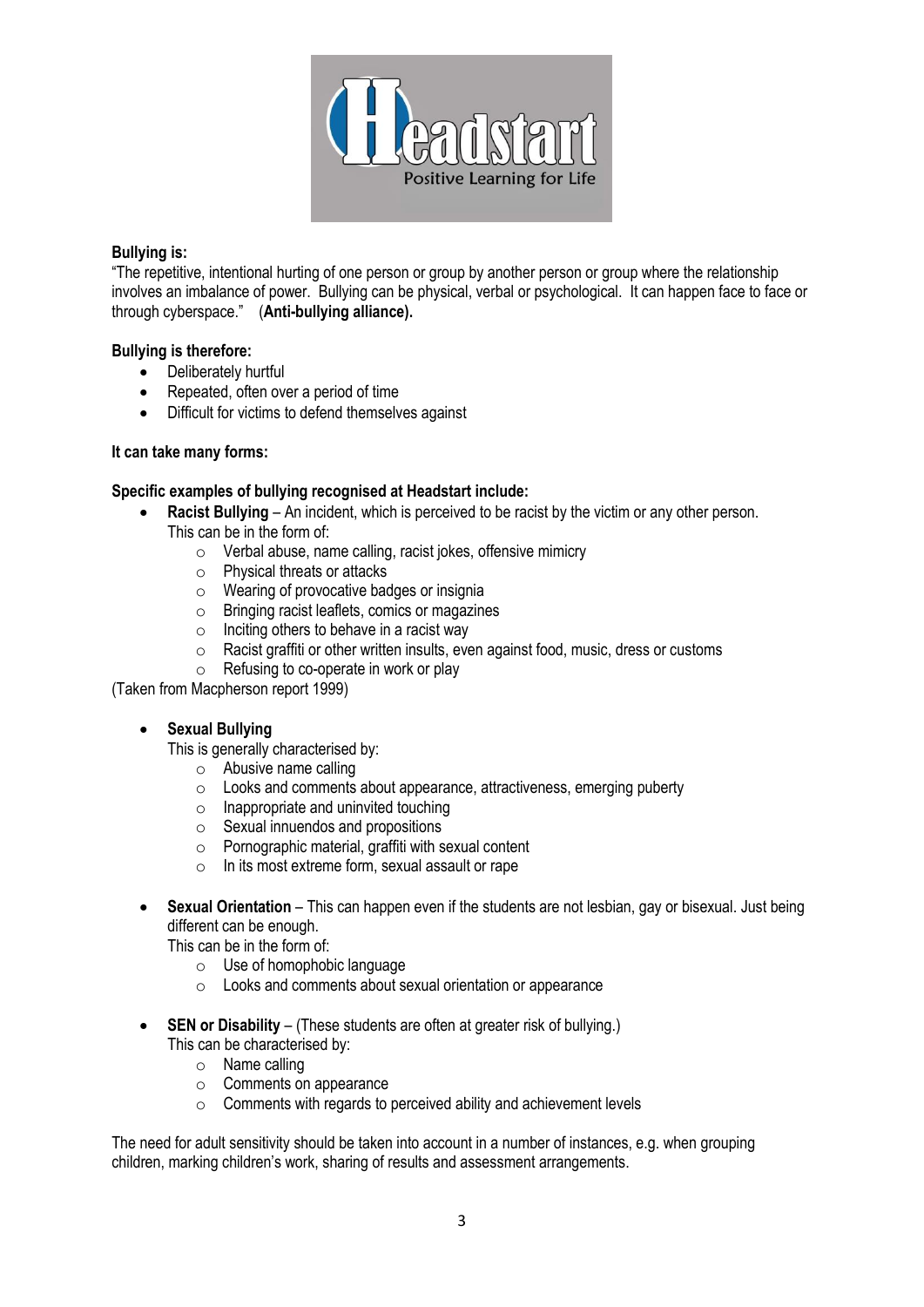

- **'Cyber' Bullying** Increasing common across the country, cyber bullying utilises modern communication methods to bully.
- **Text message bullying** involves sending unwelcome texts that are threatening or cause discomfort.
- **Picture/video-clip bullying via mobile phone cameras** is used to make the person being bullied feel threatened or embarrassed, with images usually sent to other people. 'Happy slapping' involves filming and sharing physical attacks.
- **Phone call bullying via mobile phone** uses silent calls or abusive messages. Sometimes the bullied person's phone is stolen and used to harass others, who then think the phone owner is responsible. As with all mobile phone bullying, the perpetrators often disguise their numbers, sometimes using someone else's phone to avoid being identified.
- **Email bullying** uses email to send bullying or threatening messages, often using a pseudonym for anonymity or using someone else's name to pin the blame on them.
- **Chat room bullying** involves sending menacing or upsetting responses to young people when they are in a web-based chat room.
- **Bullying through instant messaging (IM)** is an Internet-based form of bullying where children and young people are sent unpleasant messages as they conduct real-time conversations online.
- **Bullying via websites** includes the use of defamatory blogs (web logs), personal websites and online personal polling sites. There has also been a significant increase in social networking sites for young people, e.g. Facebook, which can provide new opportunities for cyberbullying.

Where a clear link can be established to the school, we will follow the usual Anti-bullying policy to rectify the situation. If the situation occurs outside of school, we would always recommend the involvement of the Police if the situation requires.

Support and advice can be found here: [www.childline.org.uk](http://www.childline.org.uk/) [www.bullying.co.uk](http://www.bullying.co.uk/) [www.familylives.org.uk](http://www.familylives.org.uk/) [www.nspcc.org.uk/preventing-abuse/child-abuse-and-neglect/bullying-and-cyberbullying/](http://www.nspcc.org.uk/preventing-abuse/child-abuse-and-neglect/bullying-and-cyberbullying/)

# **Our Approach**

The emphasis of much of our work is to break this cycle of rivalry and conflict, to encourage the pupils to **want** to co-operate and care for each other. In examples of clear cut bullying the importance of this process being implemented skilfully and effectively is heightened.

We do not believe that punitive reaction to bullying has a long-term effect in reducing bullying. At best a sanction might relieve the victim for a short period of time; at worse it can increase the anger and resentment towards the victim. If bullying is based on power and intimidation then by imposing sanctions on a bully, they are in effect being overpowered and intimidated, (all be it by those in authority and for the right motive.) Our bullying policy is reviewed at least annually or immediately if changing circumstances demand it.

## **Staff Training**

Much of our staff training involves understanding the nature of conflict and the development of skills to diffuse confrontations. We firmly believe that through the systematic application of these skills to all conflicts but especially bullying, we can build constructively from negative experiences.

Our school has a legal duty under the Education Act 2002, the Education and inspections Act 2006 and the Equalities Act 2010 to prevent and tackle bullying.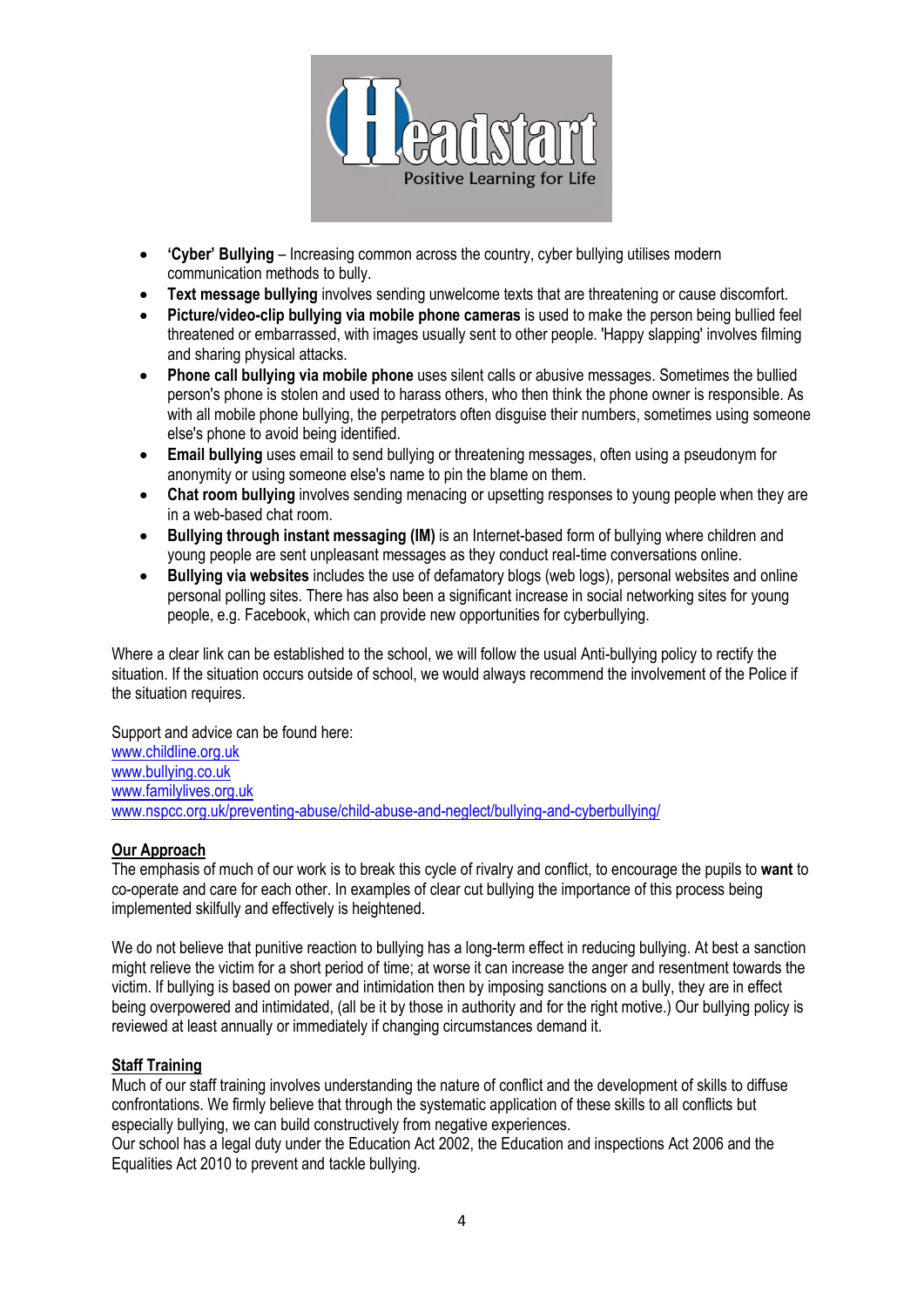

# **Our approach is three-fold**

- To build an ethos of non-confrontation
- Through mediation between the victim and the perpetrators or perpetrator
- Counselling

# **Building an Ethos of Co-Operation**

In all our dealings with the pupils, staff emphasise the importance of respecting the feelings and emotions of others. If a pupil has aggressive tendencies, he/she is made aware of this issue through the target setting process. There is then an expectation that the pupil will consciously work with the support of staff to reducing this problem.

The curriculum builds on this ethos directly through PSHE and our Outdoor Education programme. At key times pupils in PSHE are asked directly about bullying in their experiences in care or at school. Much of the programme for Outdoor Education demands team building and co-operation skills in physically and mentally demanding situations. We will also use our curriculum to raise awareness about bullying and out anti-bullying policy, increase understanding for victims and help build anti-bullying ethos, and to teach pupils how constructively to manage their relationships with others.

# **Our approach to Anti-bullying can be reinforced further through**:

- Current affairs, texts in English and other subjects, historical events will be chosen to reinforce our antibullying approach
- Tutorial work, role plays, social stories and stories will be used to show what pupils can do to prevent bullying, and to create an anti-bullying climate in the school
- The School website will carry links to Anti Bullying websites and information on what to do if pupils see or experience bullying
- Bullying will not be tolerated, and we will use assemblies to help students understand the impact of bullying and what they can do if they see or experience bullying
- Posters and a variety of information is displayed around school in a number of accessible ways
- The School takes part in Anti-Bullying week to raise further awareness

We provide regular training for all staff on spotting the signs of bullying and how to respond.

# **The Process for Dealing with a Bullying Incident**

When an incident occurs, the following process should be put into practice:

- Talking with the victim The victim must be given time and the opportunity to speak. At Headstart, they are likely to want to concentrate on the facts and revenge. The member of the staff will allow the victim to off load but will then lead the conversation towards talking about their feelings
- The meeting should conclude with the member of staff sympathising with the victim and saying that they will arrange to see the perpetrator. The member of staff will end the meeting by arranging to talk with the victim again
- Talking with an individual or group. This meeting will be particularly effective if some time has elapsed since the incident so that the perpetrator is less defensive. It is important that this conversation does not get tied down investigating the facts. The conversation needs to move on to trying to find out the reasons behind the needs of the perpetrator to intimidate others. A useful strategy is to talk about the individual's relationships with other pupils, staff or other adults and not the victim